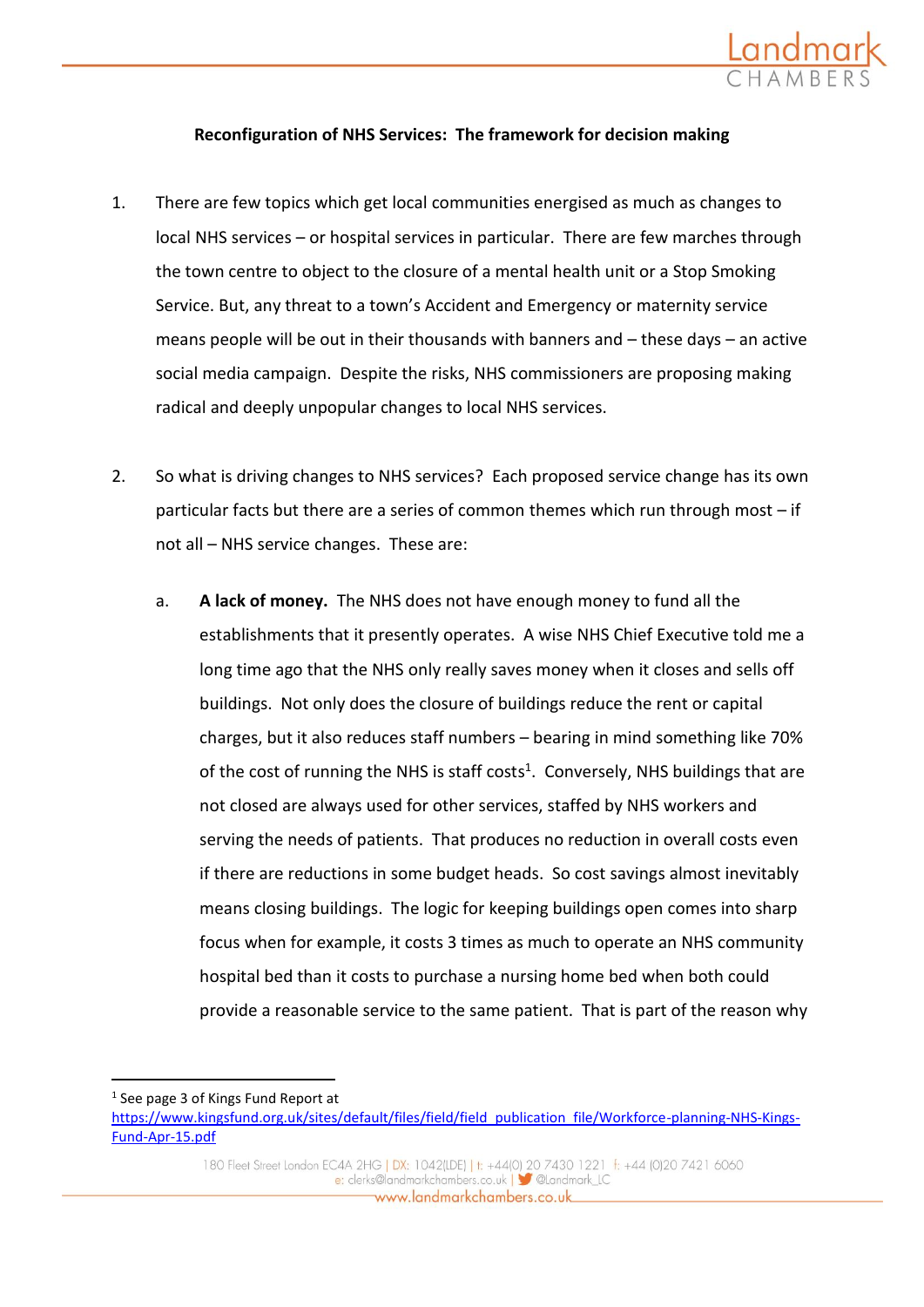

the future of NHS community hospital beds has come under close scrutiny in recent years;

b. **A lack of trained staff.** This is perhaps an even more serious problem than money. There is a longstanding lack of NHS doctors, especially middle grade doctors, to staff the wards. However the NHS now has a severe lack of nurses in some specialities and a lack of technical support staff. The NHS has always had shortcomings over staff planning, and has made the assumption that it can fill gaps with trained healthcare staff recruited from abroad. But of course this is now more difficult in the light of the xenophobic vibes this country is giving off in a post-Brexit world. In June 2017 the BBC reported:

> *"There has been a sharp drop in nurses registering to work in the UK since the EU referendum, figures suggest.*

*Last July, 1,304 nurses from the EU joined the Nursing and Midwifery Council register, compared to 46 in April this year, a fall of 96%"*

Many NHS change plans are driven by a recognition that securing a configuration of services that can attract and retain a sustainable workforce is essential;

- c. **Changes in the way medicine is delivered.** The methods of delivering medicine change at a bewildering rate particularly driven by technology and, with each change, a different form of configuration of services is needed. Every change which moves a hospital based service into the community is great for patients as they end up getting a service closer to home, but it also means that les space is needed in hospital;
- d. **Demographic changes**. Our population is growing older and, perhaps more importantly, the divide between the well-elderly and the unwell elderly is

www.landmarkchambers.co.uk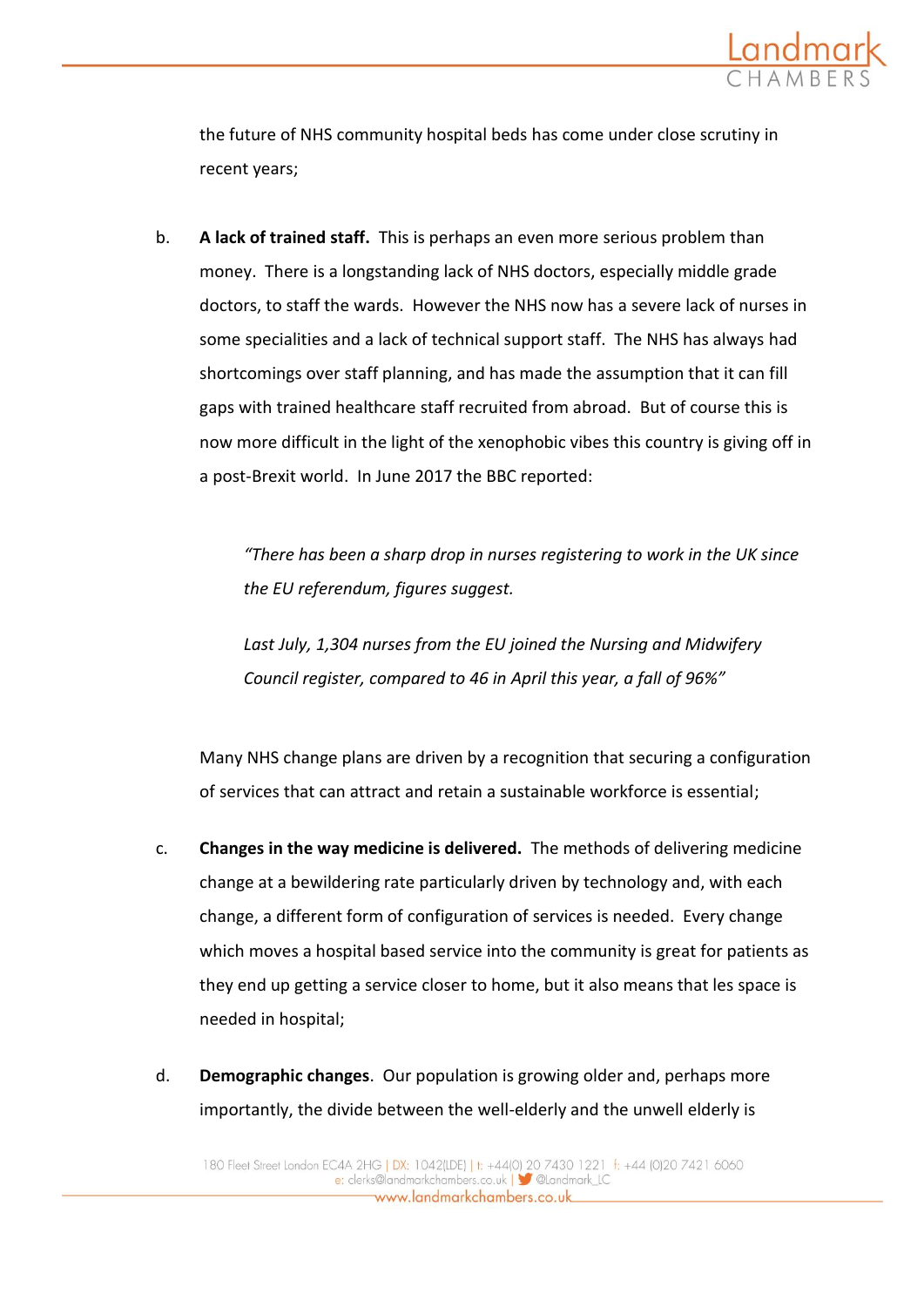

growing at an alarming rate. At least 3% more patients over the age of 75 are attending at A & E every year, and many present with multiple co-morbidities and many more need admission to hospital; and

- e. **The demands of the STP process**: NHS England has set up 44 Sustainable and Transformation Partnerships – STPs – as an entirely non-statutory process to drive through change processes. These partnerships have operated largely in secret – allegedly to give space to NHS commissioners and providers along with local authorities that run social care to have frank conversations – to try to plan the future shape of health and social care services. However STPs are, in legal terms, non-statutory and hence purely advisory. NHS bodies that forget who is the real decision maker may be acting unlawfully.
- 3. So the forces promoting change to NHS services are strong but how does the NHS actually manage to change the footprint of services on the ground? The answer – to be honest – sometimes well but often pretty incoherently. There are – I count - 7 interest groups who have a say in NHS changes:
	- a. NHS commissioners usually clinical commissioning groups;
	- b. NHS providers of NHS services, which in practice usually means NHS Trusts and NHS Foundation Trusts;
	- c. NHS staff, without whose buy-in change cannot be delivered;
	- d. Local authorities, who have a key role in NHS service planning;
	- e. NHS England and NHS Improvement, who oversee NHS changes under an "assurance process";
	- f. Politicians, particularly MPs, who have a direct line to Ministers and can be hugely influential in reconfiguration processes; and
	- g. Patients and the public whose taxes pay for the services, who are the end users and who have a statutory right to be involved in decision making.

www.landmarkchambers.co.uk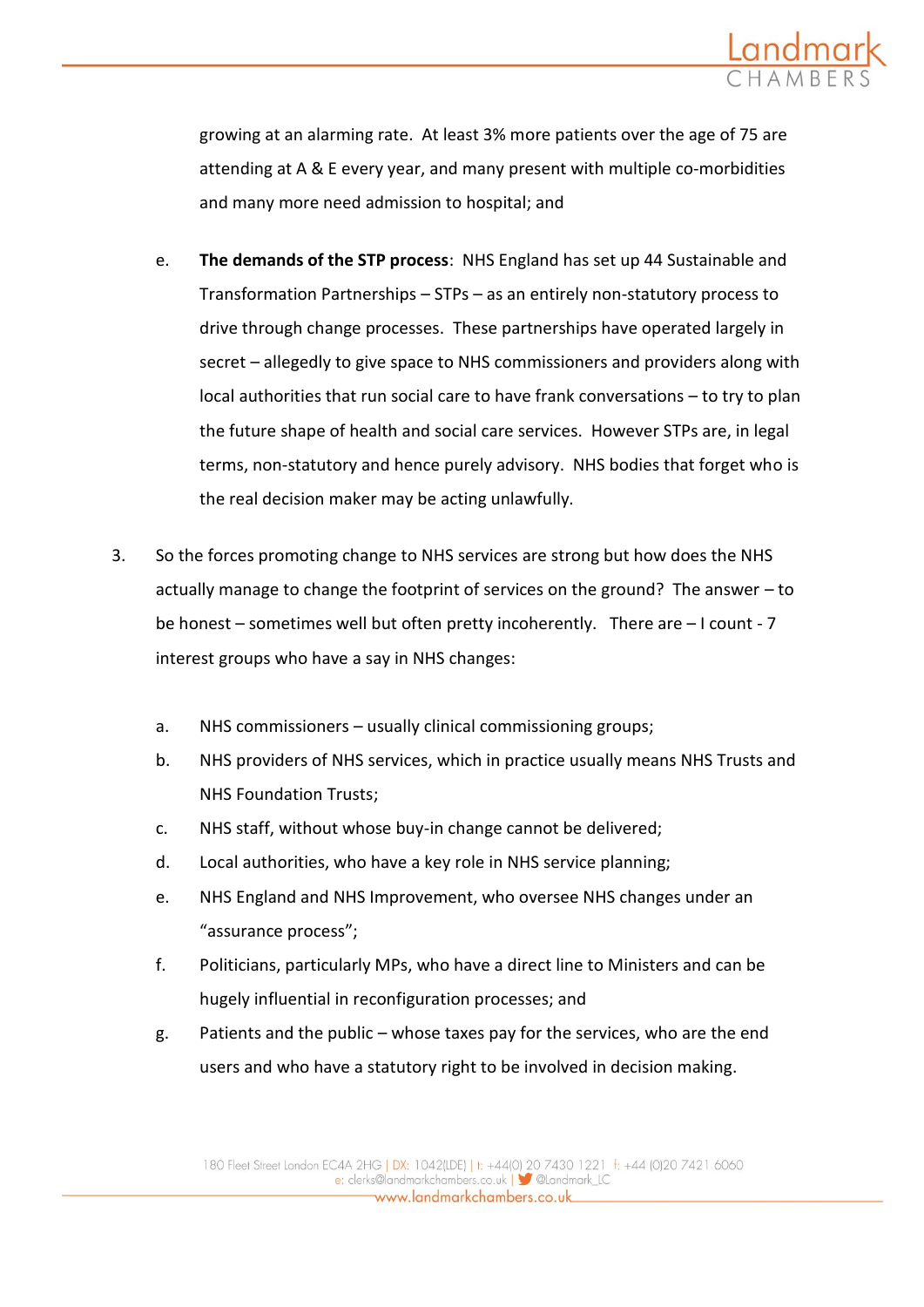

- 4. In broad terms, NHS commissioners decide what services they want to commission and NHS providers deliver those services they agree to provide under commissioning contracts. So decision making on the future of NHS services is shared between commissioners and providers. However each of the above groups has an involvement in any change process, as I will seek to outline in the next few minutes.
- 5. NHS England is entitled to publish statutory guidance to assist NHS commissioners exercise their powers: see section 14Z8 of the National Health Service Act 2006 ("the NHS Act"). In November 2015 NHS England published "*Planning, assuring and delivering service change for patients: A good practice guide for commissioners on the NHS England assurance process for major service changes and reconfigurations*". This document describes the features of a well-run NHS reconfiguration exercise and the hoops that NHS England requires CCGs and providers to jump through before any major reconfiguration process is delivered.
- 6. The purpose of the Guidance is explained in the Forward:

"This guidance is designed to be used by those considering, and involved in, service reconfiguration to navigate a clear path from inception to implementation. It will support commissioners to consider how to take forward their proposals, including effective public involvement, enabling them to reach robust decisions on change in the best interests of their patients.

In addition, it sets out how new proposals for change are tested through independent review and assurance by NHS England, taking into account the framework of Procurement, Patient Choice and Competition Regulations. The guidance sets out some of the key considerations for commissioners in designing service change and reconfiguration. Clinical Commissioning Groups (CCGs) are under a statutory duty to have regard to this guidance"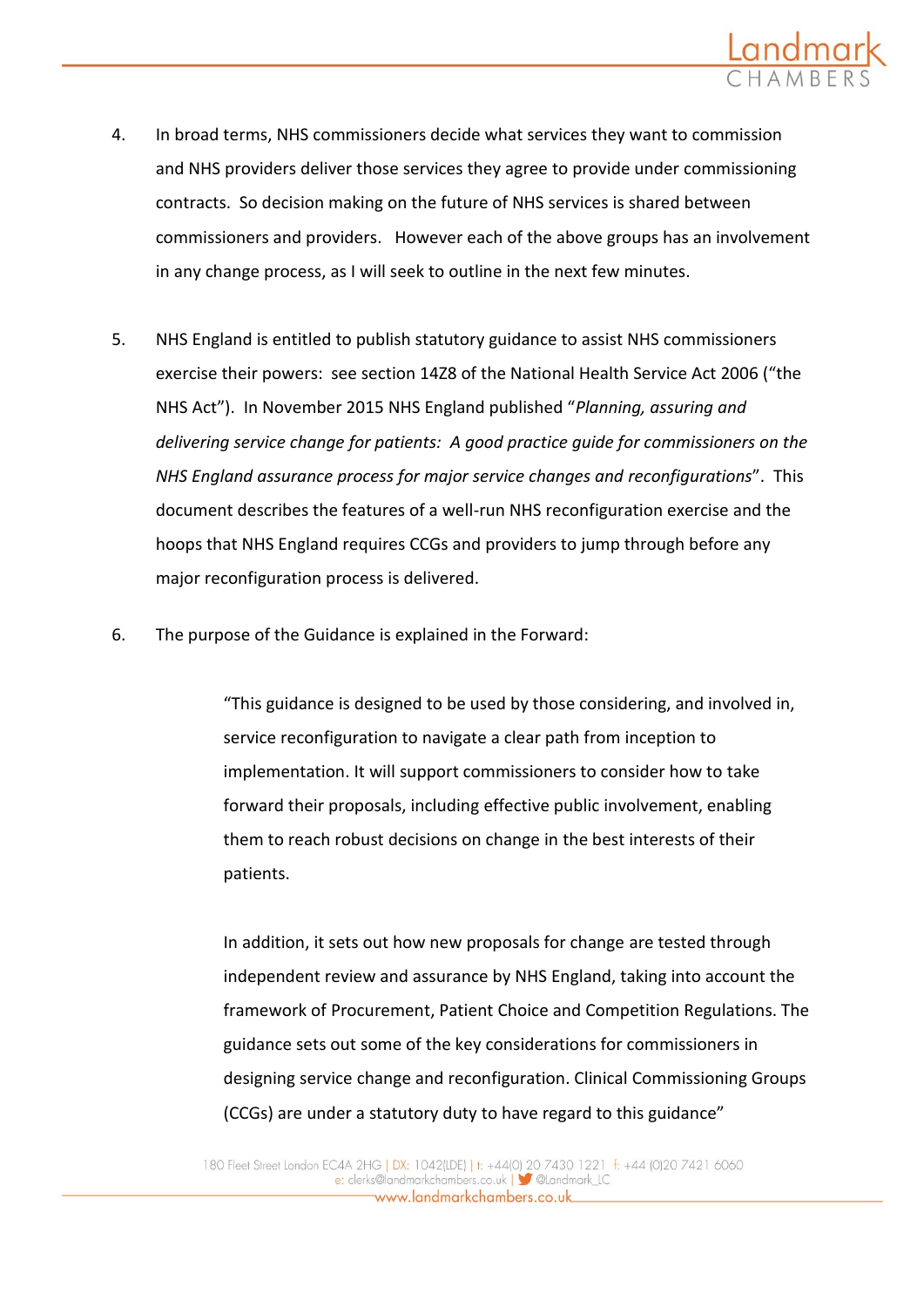

7. However, as the Guidance accepts decisions about the future of NHS services are not for the NHS alone.

## **The role of Health and Wellbeing Boards in NHS commissioning decisions.**

- 8. Full details of the NHS commissioning process are set out in the detailed Guide to NHS Commissioning on the Landmark website<sup>2</sup>. However in summary, the first stage to any NHS commissioning process should be an understanding the needs of the population for NHS and social care services, since the 2 are so intertwined that understanding one without the other would give an incomplete picture. The function of assessing the population's need for health and social care services is required to be carried out by the Health and Wellbeing Board ("**HWB**"), acting on behalf of both the CCGs operating within a local authority area and the local social services authority. HWBs, as joint NHS and local authority committees, were created by section 194 of the Health and Social Care Act 2012 ("**the 2012 Act**").
- 9. Section 196(1) of the 2012 Act provides that the functions of preparing the joint strategic needs assessment ("**JSNA**") and the joint health and wellbeing strategy ("**JHWS**") under the Local Government and Public Involvement in Health Act 2007 are to be discharged by the HWB. HWBs have considerable powers to require CCGs and NHS England to provide them with information: see 199 of the 2012 Act. Further

2 See

[http://www.landmarkchambers.co.uk/userfiles/documents/resources/Commissioning%20NHS%20Services.pd](http://www.landmarkchambers.co.uk/userfiles/documents/resources/Commissioning%20NHS%20Services.pdf) [f](http://www.landmarkchambers.co.uk/userfiles/documents/resources/Commissioning%20NHS%20Services.pdf)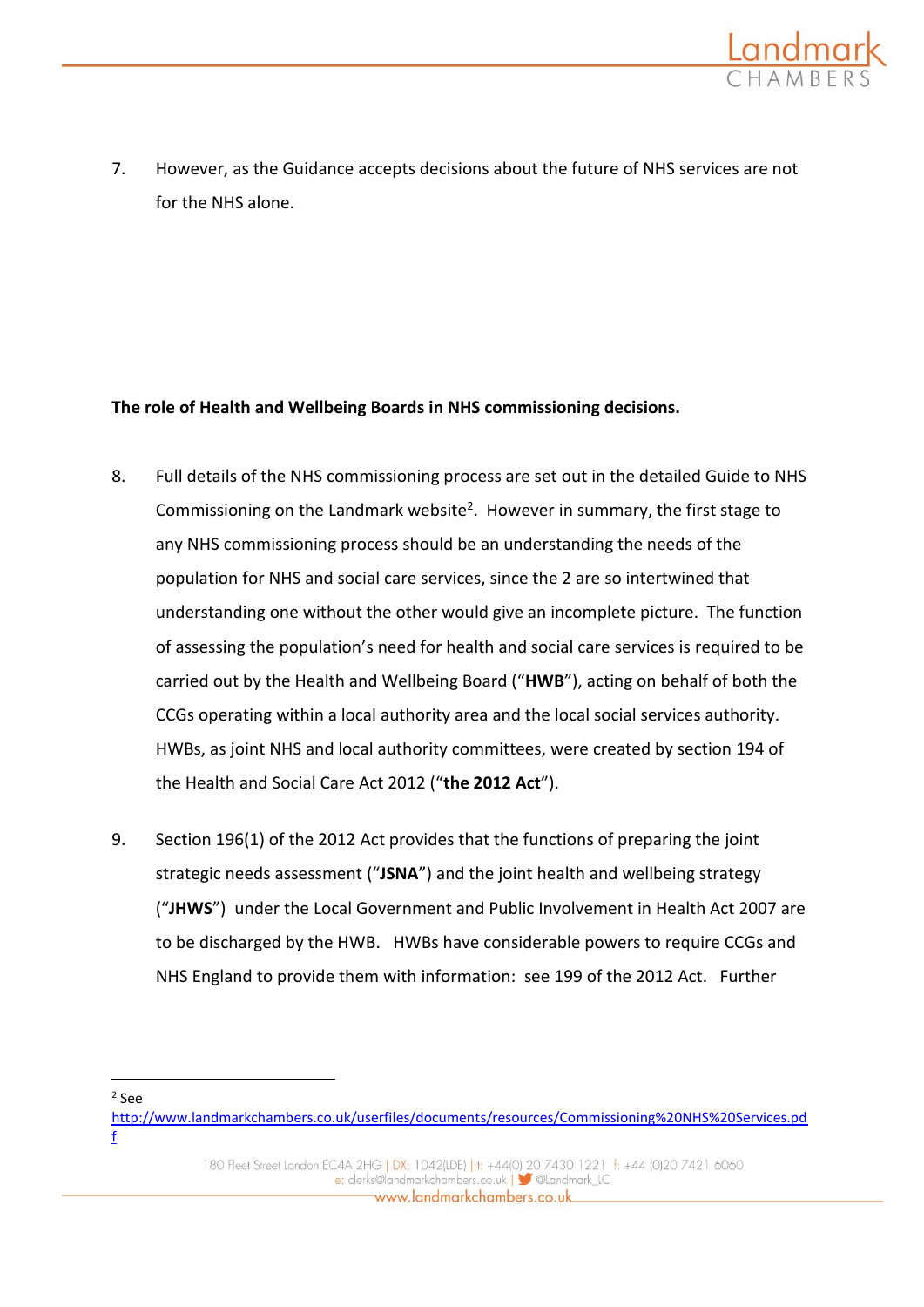

details of the functioning of HWBs are set out in the Local Authority (Public Health, Health and Wellbeing Boards and Health Scrutiny) Regulations 2013<sup>3</sup>.

- 10. **Joint Strategic Needs Assessments:** The purposes of the JSNA is to create an objective assessment for the overall need for statutory health and social care services of the local population and thus ensure that NHS and social care planning is informed by a proper evidence base. This process should, to some extent, combat the inevitable tendency to continue to fund services as "business as usual". The statutory scheme imposes a series of steps that CCGs, working through the HWB, are required to take each year, in co-operation with their local authority colleagues, to assess needs and thus inform decisions whether the pattern of existing statutory services best meets the local needs and, if not, to make appropriate changes.
- 11. The duty to carry out a JSNA is set out in section 116(1) of the Local Government and Public Involvement in Health Act 2007. Section 116(4) then provides:

"It is for—

- (a) the responsible local authority, and
- (b) each of its partner clinical commissioning groups,

to prepare any assessment of relevant needs under this section in relation to the area of the responsible local authority"

12. Hence, each CCG is required, working through the HWB, on an annual basis to work with the local authority to carry out an assessment of all of the actual and potential needs in the local authority area for NHS or social care services. The identification of a "need" as part of an assessment does not impose any direct legal obligation on either the NHS body or the local authority to provide a service to meet that need. The primary purpose of the assessment is to inform the priority setting decision making

<sup>&</sup>lt;sup>3</sup> See<http://www.legislation.gov.uk/uksi/2013/218/contents/made>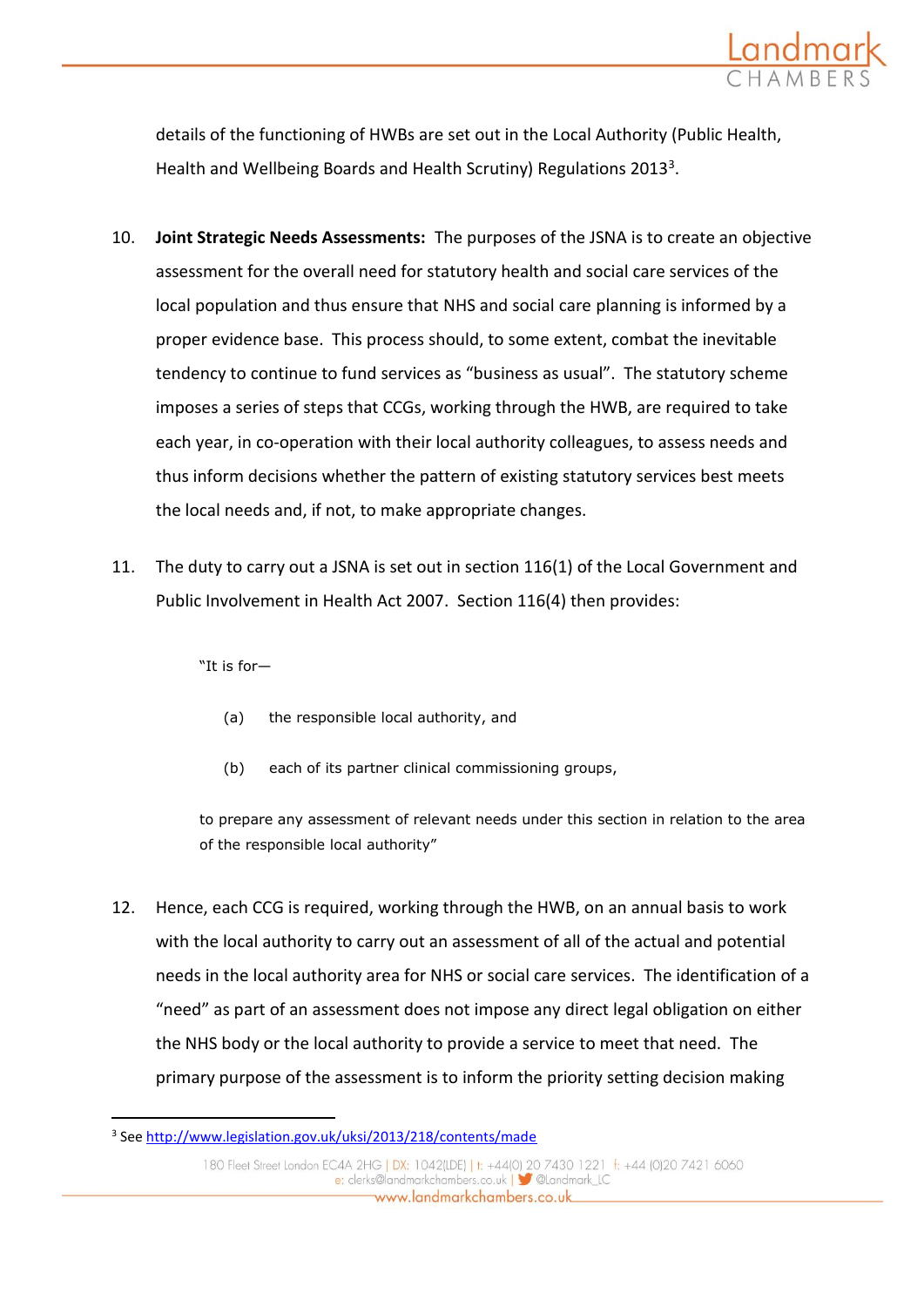

process which is undertaken by both the NHS and by local authorities so as to ensure that the NHS and social services authorities are fully aware of the range of needs in their area and can thus make the best use of the resources available to them to fulfil as many of those needs as possible.

13. The local authority is under a specific duty to publish the joint strategic health needs assessment: see section 116(5) of the 2007 Act. The Department of Health has published non-statutory "best practice" Guidance concerning these functions in March 2013<sup>4</sup>. This explains the purpose of these documents as follows:

> "The purpose of JSNAs and JHWSs is to improve the health and wellbeing of the local community and reduce inequalities for all ages. They are not an end in themselves, but a continuous process of strategic assessment and planning – the core aim is to develop local evidence-based priorities for commissioning which will improve the public's health and reduce inequalities. Their outputs, in the form of evidence and the analysis of needs, and agreed priorities, will be used to help to determine what actions local authorities, the local NHS and other partners need to take to meet health and social care needs, and to address the wider determinants that impact on health and wellbeing"

14. The Guidance explains the purpose of the JSNA as follows:

-

"JSNAs are assessments of the current and future health and social care needs of the local community. – these are needs that could be met by the local authority, CCGs, or the NHS CB. JSNAs are produced by health and wellbeing boards, and are unique to each local area. The policy intention is for health and wellbeing boards to also consider wider factors that impact on their communities' health and wellbeing, and local assets that can help to improve outcomes and reduce inequalities. Local areas are free to undertake JSNAs in a way best suited to their local circumstances – there is no template or format that must be used and no mandatory data set to be included.

15. The JSNA thus ought to be a key document for the all local NHS and social services bodies. Once the joint strategic health needs assessment has been undertaken, the

<sup>&</sup>lt;sup>4</sup> See [https://www.gov.uk/government/uploads/system/uploads/attachment\\_data/file/277012/Statutory-](https://www.gov.uk/government/uploads/system/uploads/attachment_data/file/277012/Statutory-Guidance-on-Joint-Strategic-Needs-Assessments-and-Joint-Health-and-Wellbeing-Strategies-March-20131.pdf)[Guidance-on-Joint-Strategic-Needs-Assessments-and-Joint-Health-and-Wellbeing-Strategies-March-20131.pdf](https://www.gov.uk/government/uploads/system/uploads/attachment_data/file/277012/Statutory-Guidance-on-Joint-Strategic-Needs-Assessments-and-Joint-Health-and-Wellbeing-Strategies-March-20131.pdf)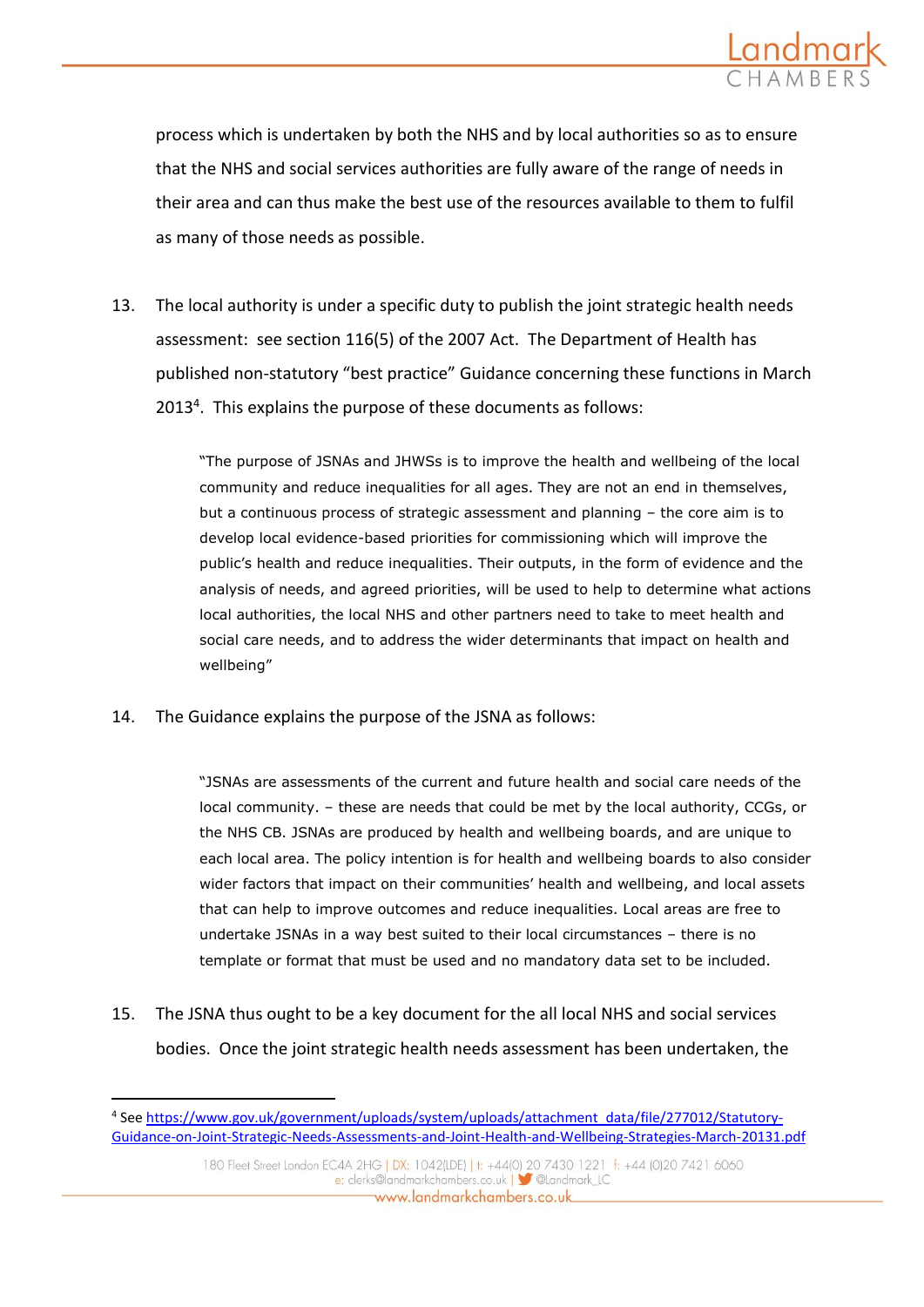

next step is for the local authority and the CCGs to work together through the HWB to produce a Joint Health and Wellbeing Strategy ("JHWS"). The legal duty on the HWB to produce a JHWS is in section 116A of the 2007 Act.

16. Section 116B of the 2007 Act (as amended by the 2012 Act) provides that, in exercising any functions, both a CCG and NHS England are required in exercising any functions, to "have regard" to the JSNA and the JHWS. Accordingly to Mr Justice Collins in the recent *PSNC<sup>5</sup>* case, the duty to have regard is the same as the duty to have "due regard" under section 149 of the Equality Act 2010. It is thus a procedural duty of high importance. The outcome of the statutory mandated planning process appears as a consideration that CCGs should take into account in the NHS England Guidance which says at paragraph 4.2:

### *"Commissioners should:*

- *have early and ongoing discussions with their local NHS England team;*
- *ensure the four tests of service change are embedded into their planning process;*
- *set a high bar of evidence for change in the discussions with providers and local authorities;*
- *work with Health and Wellbeing (H&WB) Boards to ensure service reconfiguration proposals reflect JSNA and JHWS; and*
- *request regular updates to financial planning and forecasting as proposals are developed"*
- 17. However, there is a greater recognition of the importance of these documents later in the NHS England Guidance which says:

<sup>5</sup> See §48 of *R (The Pharmaceutical Services Negotiating Committee & Anor) v Secretary of State for Health* [2017] EWHC 1147 (Admin) at<http://www.bailii.org/ew/cases/EWHC/Admin/2017/1147.html>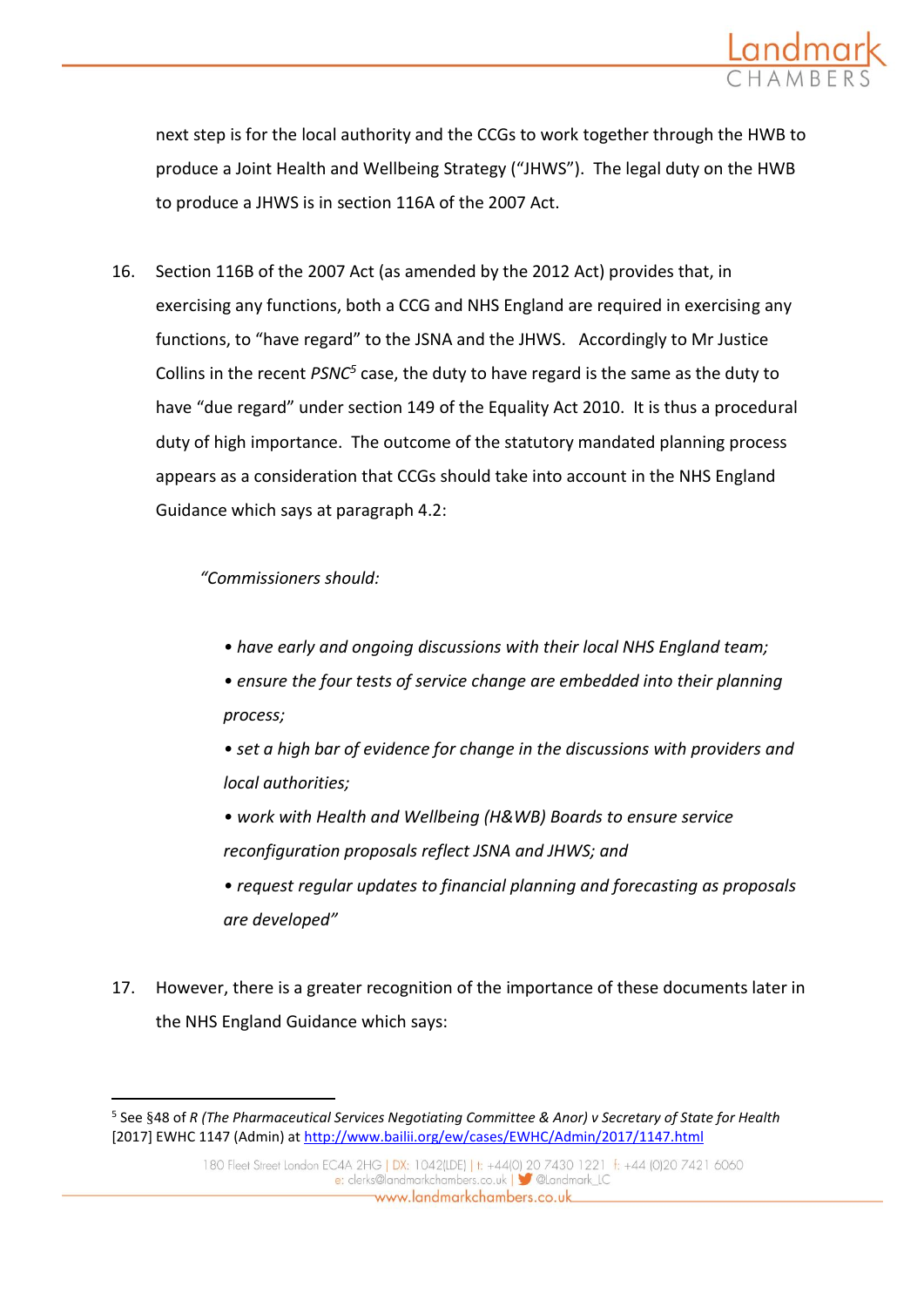

*"In light of the legal duty consider JSNA and JHWS, there is an expectation that proposals will have a clear alignment to the JSNA and JHWS. There are a number of advantages to this:*

- *H&WB boards can bring a multi-service and professional perspective, meaning proposals can be considered holistically across the local health and care system.*
- *H&WB boards must involve local diverse communities when preparing JSNAs and JHWSs.*
- *Where communities have already been involved in the shape of health services in their area it provides a strong platform for more in-depth conversations on potential changes.*
- *Where there is local consensus about health and care needs and priorities it creates space for conversations on what this could mean for the configuration of front line services"*
- 18. Thus the NHS England Guidance expects NHS reconfiguration plans to be consistent with the conclusions of the JSNA and JHWS. Reconfiguration plans which are not consistent with the JSNA and JHWS are not necessarily unlawful, but CCGs would have to have formulated very good reasons for departing from the priorities identified in the JSNA and JHWS.
- 19. **The CCG Annual Commissioning Plan:** The 2012 Act imposes a statutory obligation on CCGs to consult the public and key stakeholders about their annual commissioning plans and then publish an annual commissioning plan saying how each CCG proposes to exercise its commissioning functions in the coming financial year. This is an area of considerable legal risk for CCGs because NHS England Guidance appears to have largely forgotten about this legal duty.
- 20. The planning process at a CCG level has largely been abandoned in favour of the wider plans of Sustainability and Transformation Partnerships ("**STPs**"). Whilst the STP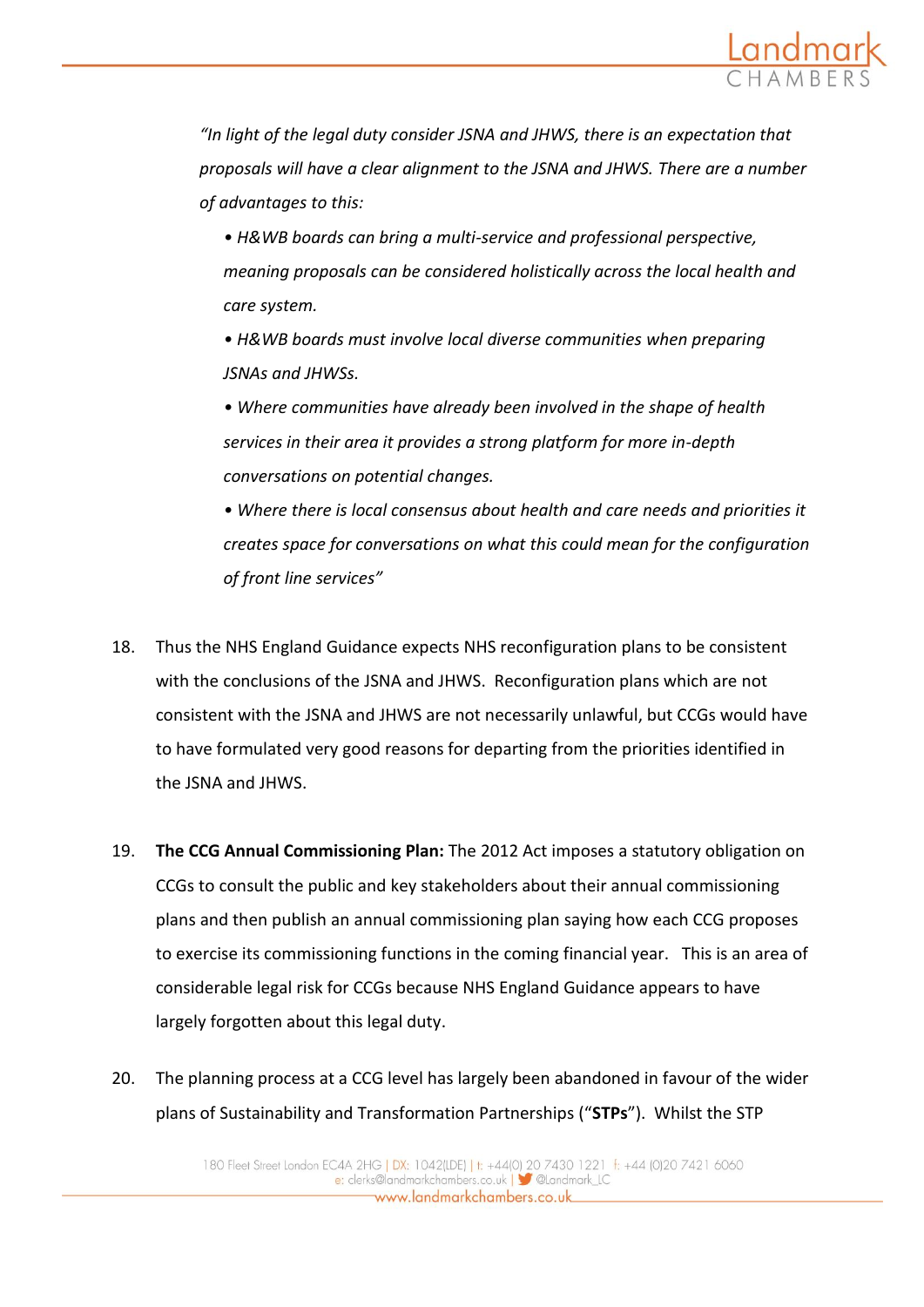

process may be an entirely laudable, it is entirely non-statutory. Accordingly, notwithstanding the Guidance from NHS England which has elevated the STP planning process above almost all other aspects of NHS planning, CCGs and NHS England need to take care to ensure that it does not take the place of the statutory planning processes which are set out in the 2012 Act.

- 21. The statutory processes under the 2012 Act may well have been found to be less than perfect, but the 2012 Act is an Act of Parliament and public bodies have a legal duty to comply with the provisions of the 2012 Act (at least until Parliament is called on to repeal the relevant parts of the 2012 Act). The duty to publish an annual commissioning plan is set out in section 14Z11 of the NHS Act and the duty to consult on a draft plan appears in section 13Z13.
- 22. Section 14Z14 of the NHS Act provides a power (but not a duty) for the HWB to provide NHS England with an opinion as to whether a CCG annual commissioning plan takes proper account of the JHWS published by the HWB. This is a power which enables the HWB to express its disagreement with the priorities identified by the CCG and would lay the ground for a legal challenge that, in making commissioning decisions, the CCG has failed to comply with its duty to have regard to the JHWS. A CCG may, of course, seek to defend that challenge by producing evidence that the CCG has properly had regard to the JHWS but, for defensible reasons, has come to a different view on the priorities for the local NHS. As far as I am aware, this power has not yet been used.
- 23. Interestingly, the NHS England "Operational Planning and Contracting Guidance 2017- 2019" <sup>6</sup> makes no mention of the duties on CCGs to produce annual commissioning plans. Further a review of CCG websites suggests few CCGs have published an Annual Commissioning Plan for 2017/18 and even fewer refer to any statutory consultation in

<sup>&</sup>lt;sup>6</sup> See [https://www.england.nhs.uk/wp-content/uploads/2016/09/NHS-operational-planning-guidance-201617-](https://www.england.nhs.uk/wp-content/uploads/2016/09/NHS-operational-planning-guidance-201617-201819.pdf) [201819.pdf](https://www.england.nhs.uk/wp-content/uploads/2016/09/NHS-operational-planning-guidance-201617-201819.pdf)

<sup>180</sup> Fleet Street London EC4A 2HG | DX: 1042(LDE) | t: +44(0) 20 7430 1221 f: +44 (0)20 7421 6060 e: clerks@landmarkchambers.co.uk | Sulandmark\_LC www.landmarkchambers.co.uk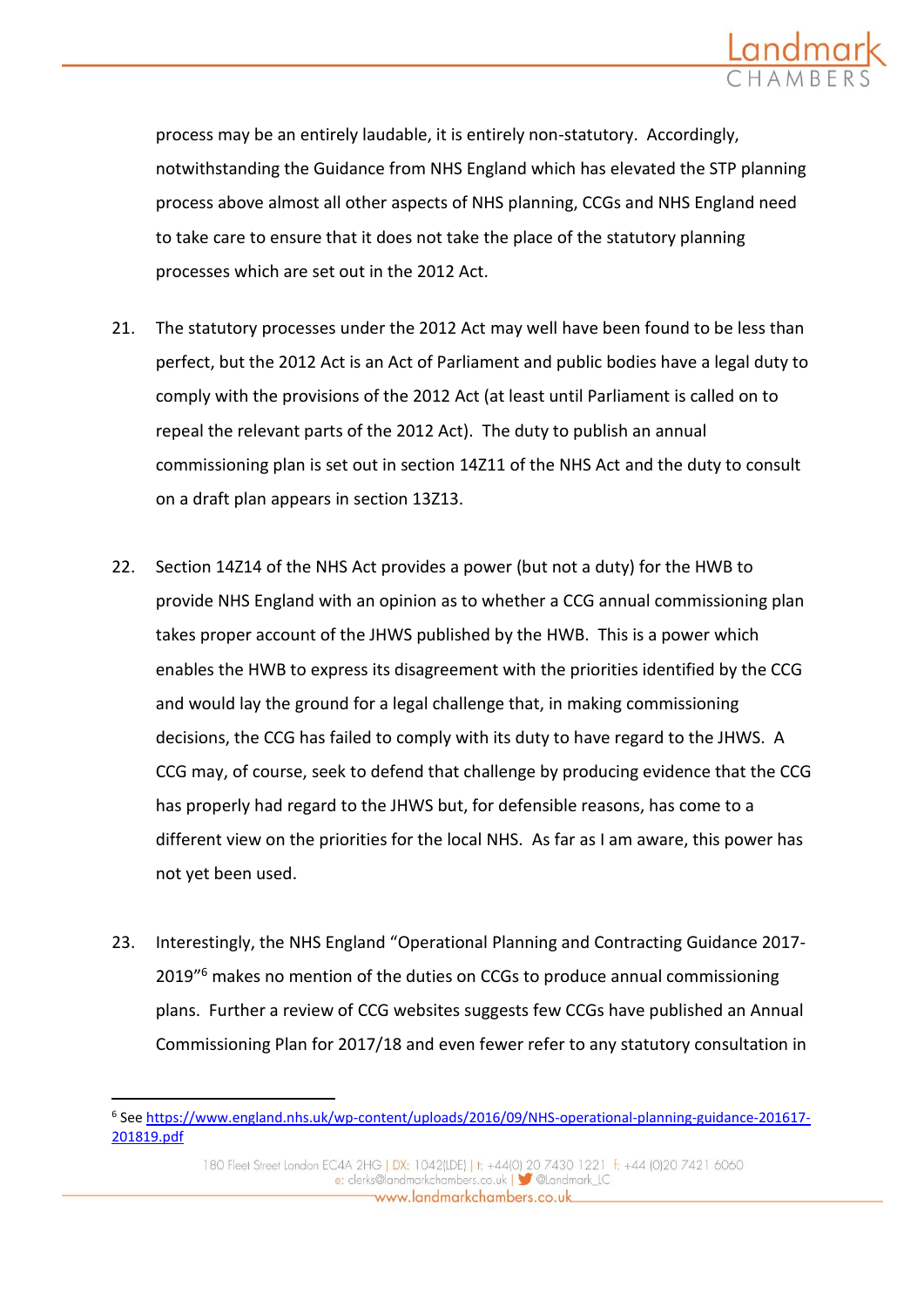

advance of their planning for this year. However a CCG which brings forward plans to exercise its commissioning functions without having tested them in advance in a public consultation and made decisions in a publicly accessible annual commissioning plan may well be acting unlawfully. Section 14Z11(3) provides:

*"The plan must, in particular, explain how the group proposes to discharge its duties under—*

- *(a) sections 14R, 14T and 14Z2, and*
- *(b) sections 223H to 223J"*
- 24. Section 14R is the duty on the CCG as to improvement in quality of services, section 14T sets out duties as to reducing inequalities and section 14Z2 relates to the duties to have arrangements for public involvement and consultation, about which I will say more later. Sections 223H to 223J relate to the financial performance of a CCG. Hence a CCG that simply has no plan, and thus has no document explaining how it "*proposes to discharge its duties"* under these sections may well not be in a position to propose exercising its commissioning functions lawfully at all by making changes to local NHS services.
- 25. However, in place of the statutorily mandated NHS planning process, the "Operational Planning and Contracting Guidance 2017-2019" requires joint plans between commissioners and providers to be submitted to NHS England for approval. This is a completely non-statutory process. NHS England have no clear statutory powers to require any CCG to engage in these procedures but that will not prevent most CCGs from seeing their duties to comply with NHS England planning guidance at a far higher level of importance than statutory requirements. This is the planning process which NHS England is enforcing currently seeing to impose on CCGs, under the umbrella of the STP process. However, whilst it may be inconvenient to point this out, NHS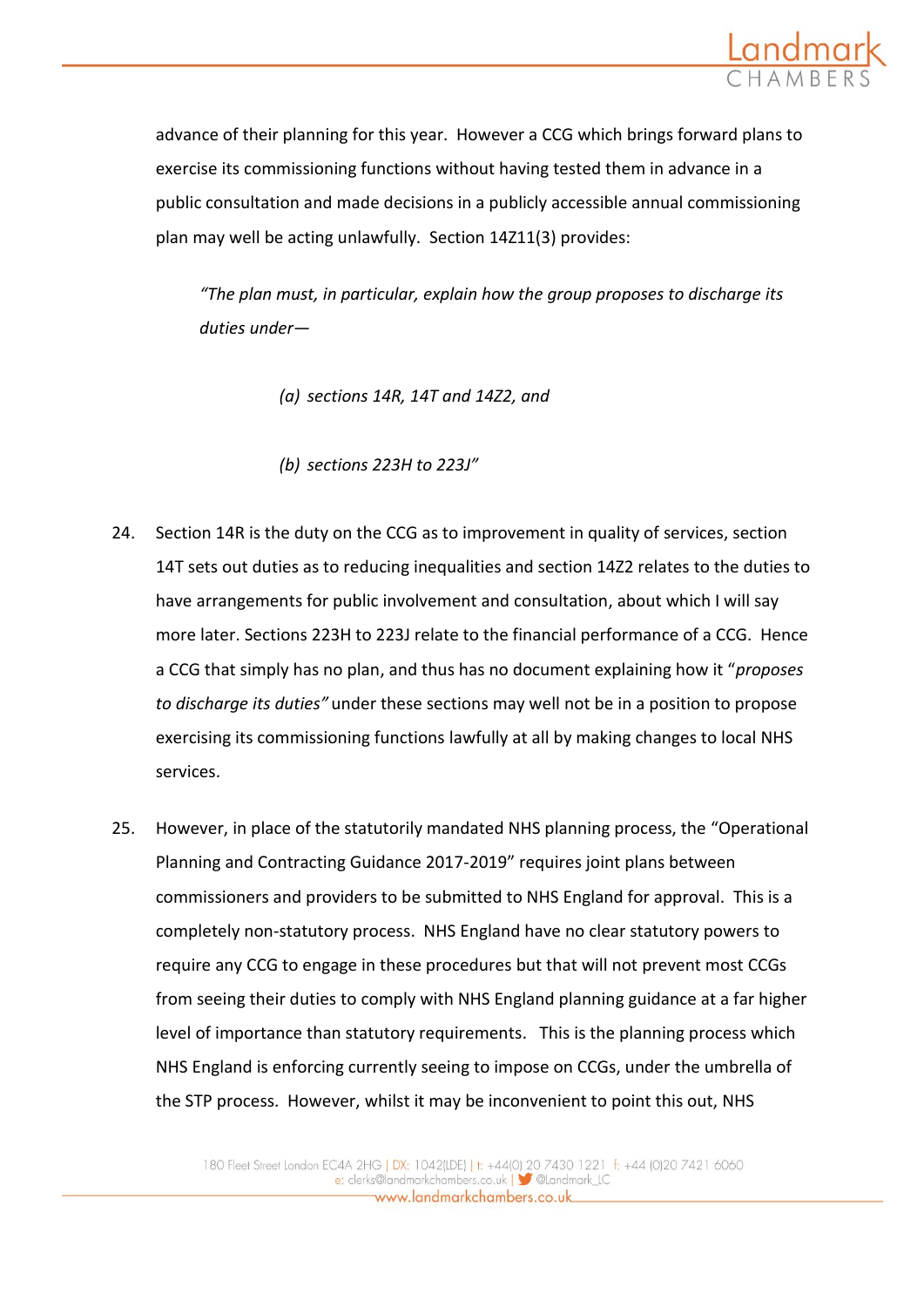

England has no power to permit CCGs to ignore their legal obligations to consult with the public about their annual commissioning plan. A CCG which fails to produce an annual commissioning plan will be acting unlawfully in the absence of a recommendation in the NHS Operational Planning and Contracting Guidance document will probably be no defence. Further, any major commissioning decision which is taken without the CCG having annual commissioning plan which describes the decision and has been the subject of prior public consultation could be the subject of a Judicial Review challenge.

- 26. **The Four tests:** In 2010, the government introduced 4 tests for service reconfiguration which it said should apply to all NHS service change going forward. These are:
	- Strong public and patient engagement.
	- Consistency with current and prospective need for patient choice.
	- Clear, clinical evidence base.
	- Support for proposals from commissioners.
- 27. A failure to understand and/or follow these tests is likely to mean that the NHS commissioner is acting unlawfully: see Silber J in *R (London Borough of Lewisham & Anor) v Secretary of State for Health & Ors* [2013] EWHC 2381 (Admin).
- 28. As from March 2017, significant hospital bed closures are now subject to additional tests "*before NHS England will approve them to go ahead*". The new tests: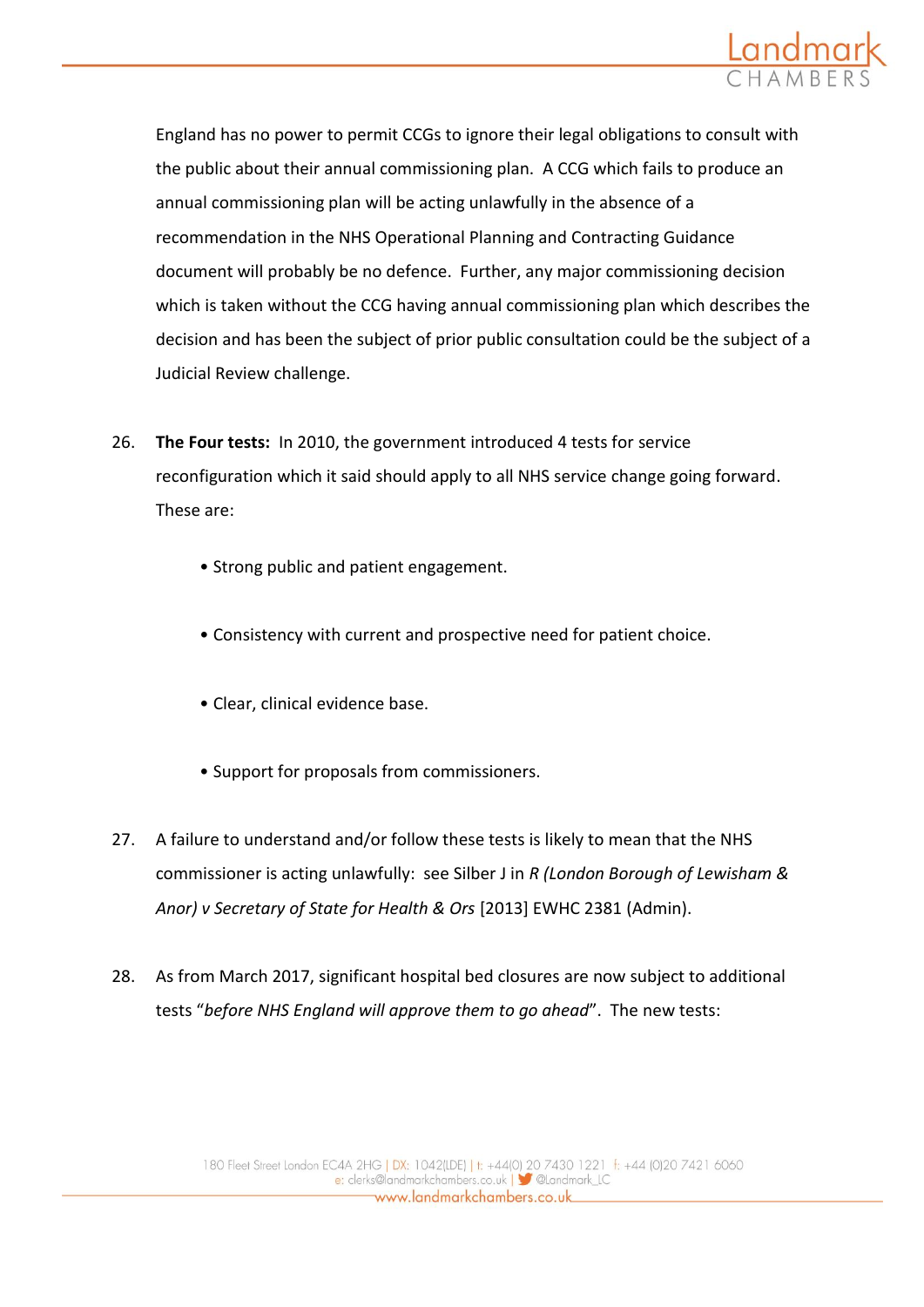

- Demonstrate that sufficient alternative provision, such as increased GP or community services, is being put in place alongside or ahead of bed closures, and that the new workforce will be there to deliver it; and/or
- Show that specific new treatments or therapies, such as new anti-coagulation drugs used to treat strokes, will reduce specific categories of admissions; or
- Where a hospital has been using beds less efficiently than the national average, that it has a credible plan to improve performance without affecting patient care (for example in line with the Getting it Right First Time programme)
- 29. The fact that there is no statutory process which requires NHS England to approve CCG reconfiguration plans appears academic. NHS England have assumed this role and no one questions their right to approve or veto plans.
- 30. There is a complex NHS England assurance process under the Guidance. This starts with the preparation of a pre-consultation business case. The Guidance provides:

## "**Pre-consultation business case**

To inform assessment of proposals against the four tests of service change, and NHS England's best practice checks, the proposing body should develop a preconsultation business case (PCBC). The lead commissioners will prepare the business case"

31. The next stage of the NHS England process is engagement with local authorities. The Guidance provides:

## **"5.4 Discussion of formal proposal with local authorities**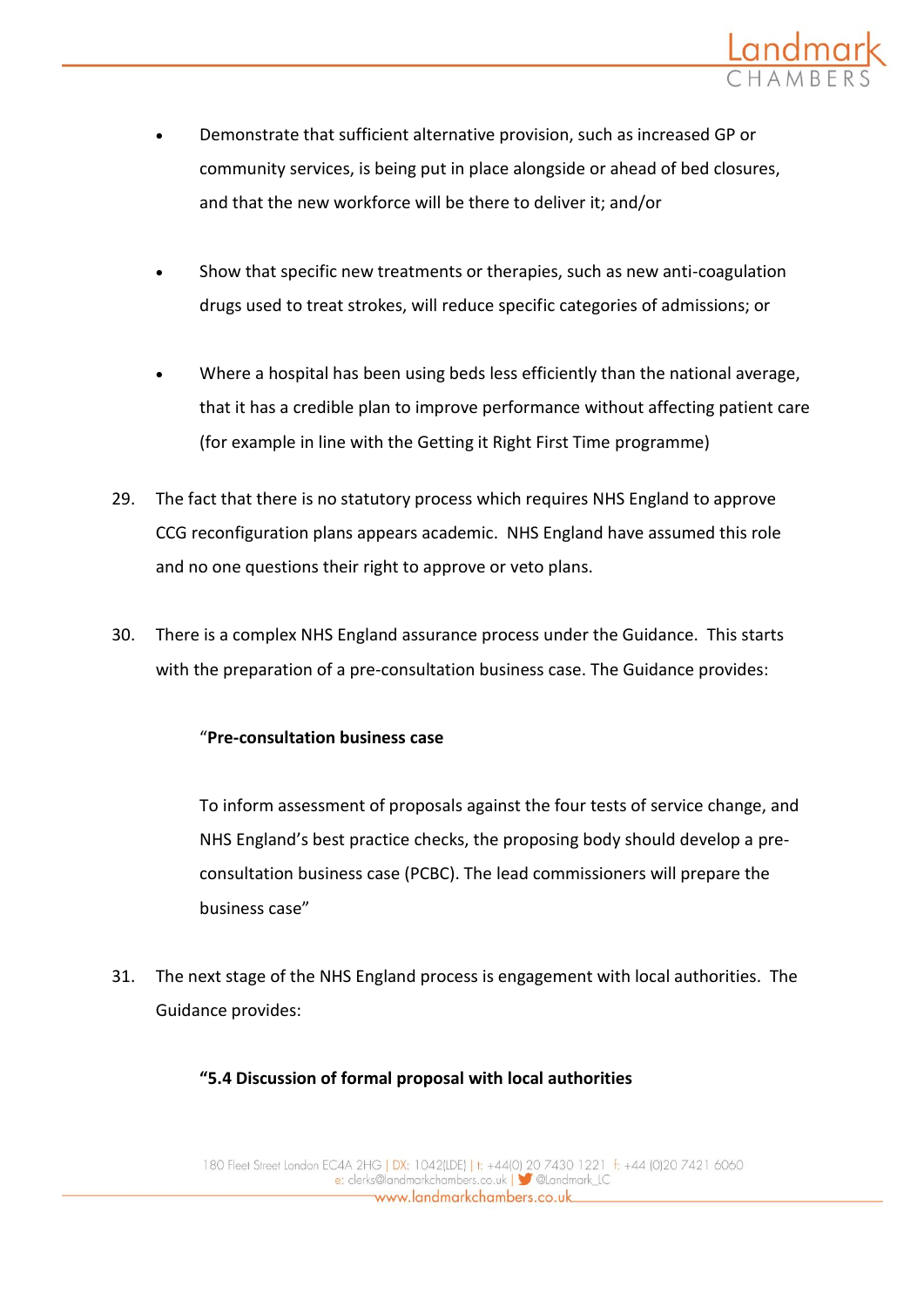

Commissioners should discuss their proposals with local stakeholders prior to any formal consultation, in particular with local OSC. The discussion ensures alignment of the case for change, avoids proposals being developed in isolation, and ensures the wider health system is considered.

The purpose of this stage is to:

• Ensure commissioners legislative requirements on consulting local authorities responsible for discharging health scrutiny functions are met.

• Follow good practice that H&WB boards have an opportunity to feed into the development of proposals"

- 32. The final stage, according to the Guidance, is public consultation, suggesting the public only get a say when the NHS has made up its mind about what changes should take place. There is a long tradition of "decide first, then consult", which is another area of serious legal risk for NHS bodies as we shall explore later.
- 33. CCGs are required to have "arrangements" in place for involving the public in their decision making: see section 14Z2 of the NHS Act. The legal duty is to have arrangements in place. That creates a legitimate expectation that the arrangements will be followed. Hence a CCG that has no "arrangements" document in place to explain how it will involve the public in all parts of its commissioning decision making process will be acting unlawfully.
- 34. NHS England has issued Guidance concerning patient participation in commissioning decision-making. "*Transforming Participation in Health and Care*" 7 . This Guidance is long on rhetoric about the importance of public involvement and somewhat light on

<sup>&</sup>lt;sup>7</sup> See [https://www.england.nhs.uk/wp-content/uploads/2017/05/patient-and-public-participation](https://www.england.nhs.uk/wp-content/uploads/2017/05/patient-and-public-participation-guidance.pdf)[guidance.pdf](https://www.england.nhs.uk/wp-content/uploads/2017/05/patient-and-public-participation-guidance.pdf)

<sup>180</sup> Fleet Street London EC4A 2HG | DX: 1042(LDE) | t: +44(0) 20 7430 1221 f: +44 (0)20 7421 6060 e: clerks@landmarkchambers.co.uk | Sulandmark\_LC www.landmarkchambers.co.uk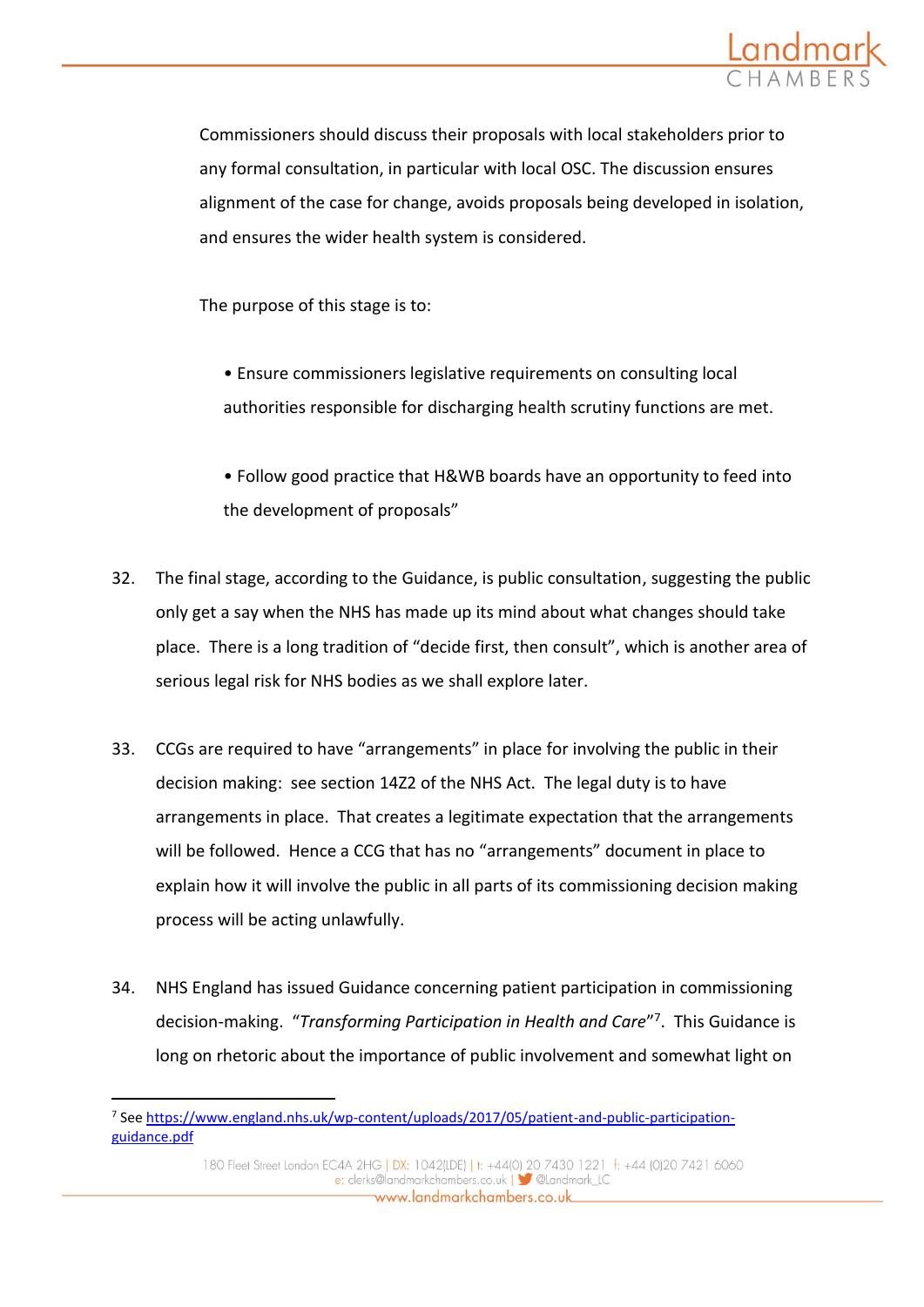

details as to exactly what a set of legal arrangements should contain. It stresses proportionality saying:

*"CCGs and NHS England need to consider their duty to involve the public alongside their duty to act effectively, efficiently and economically. Staff will need to consider the impact of proposals on people who may be affected. As a general rule, the greater the extent of changes and number of people affected, the greater the level of activity that is likely to be necessary. However, the nature and extent of public involvement required will always depend on the specific circumstances of an individual commissioning processes"*

35. The Guidance is somewhat vague on "when" involvement should take place. It says:

*"When should public involvement take place?*

*Staff should decide on the best timing for public involvement, bearing in mind the need for fairness, as set out in the 'Gunning' principles in page 25. The public does not necessarily need to be involved at the earliest possible stage, especially if there is insufficient information for them to consider. It will sometimes be appropriate to first develop a proposal, a shortlist of options or a preferred option. However, involvement should never be left to a time when the views obtained could not make a meaningful difference to the approach being taken. Involvement should not typically be a standalone exercise such as a formal consultation. It will generally be part of an ongoing dialogue or take place in stages. A phased approach can often maximise involvement. It is good practice to develop a communications and engagement plan (in appendix C) to set out objectives and methods, and to provide regular communications to stakeholders throughout the commissioning activity. Publishing the timeline for engagement is an effective way of demonstrating that patient and public views have been adequately factored into a commissioning process"*

180 Fleet Street London EC4A 2HG | DX: 1042(LDE) | t: +44(0) 20 7430 1221 f: +44 (0)20 7421 6060 e: clerks@landmarkchambers.co.uk | Sulandmark\_LC www.landmarkchambers.co.uk